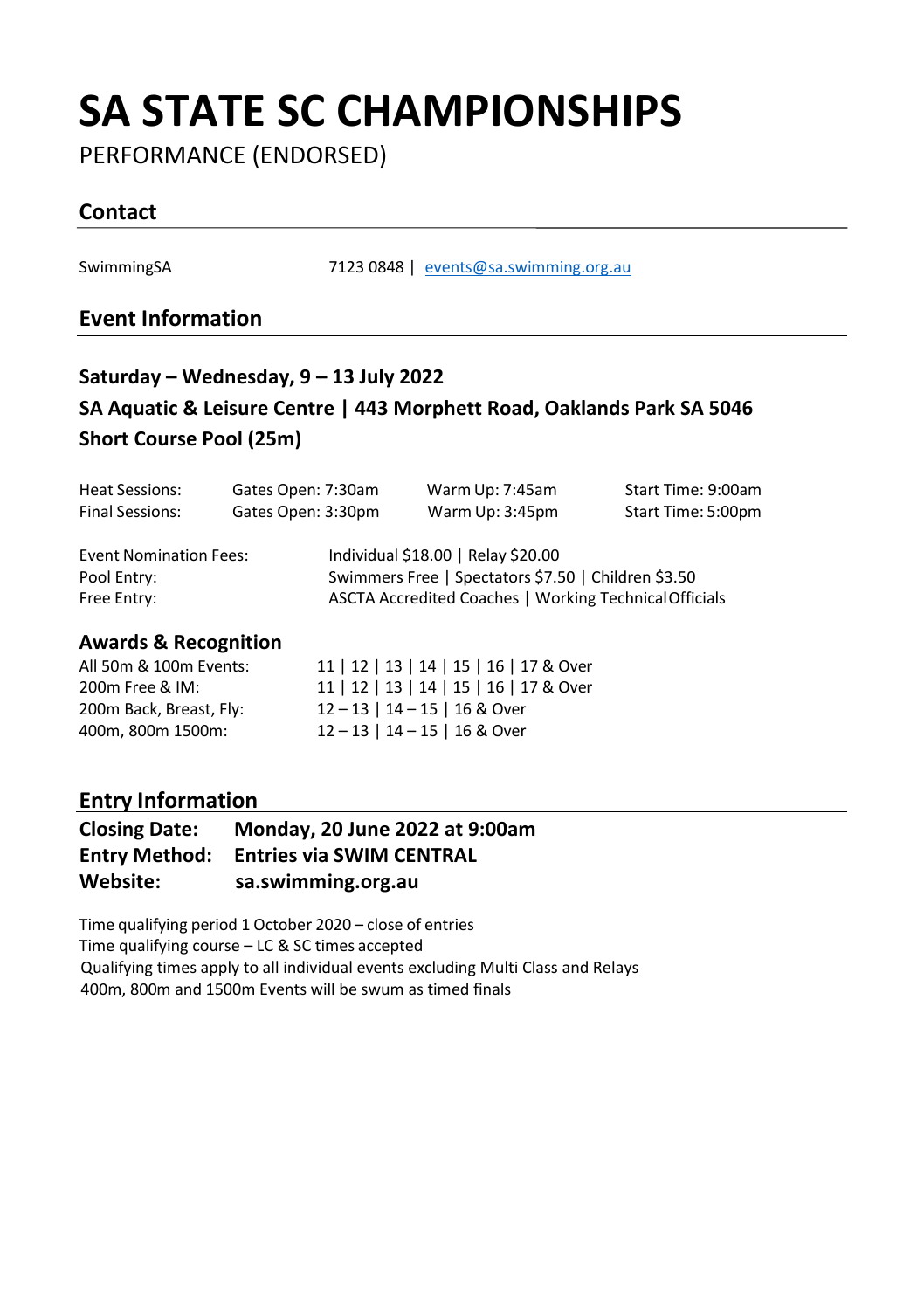EVENT LIST

#### **Session: 1 Day of Meet: 1 Starts at 09:00 AM**

| Prelims  |   | 1 Male 11 & Over 50 Backstroke                 |
|----------|---|------------------------------------------------|
| Prelims  |   | 2 Female 11 & Over 50 Backstroke               |
| Finals-S |   | 3 Male 12 & Over 800 Freestyle - Slow Heats    |
| Prelims  |   | 4 Female 11 & Over 200 Individual Medley       |
| Prelims  |   | 5 Male 12 & Over 200 Butterfly                 |
| Prelims  |   | 6 Female 11 & Over 100 Freestyle               |
| Prelims  | 7 | Male 11 & Over 100 Freestyle                   |
| Finals-S |   | 8 Female 12 & Over 1500 Freestyle - Slow Heats |

### **Session: 2 Day of Meet: 1 Starts at 05:00 PM**

| Finals   | 1  | Male 11 & Over 50 Backstroke                |
|----------|----|---------------------------------------------|
| Finals   | 9  | Mixed 50 Backstroke Multi Class             |
| Finals   |    | 2 Female 11 & Over 50 Backstroke            |
| Finals-1 | 3  | Male 12 & Over 800 Freestyle - Fast Heat    |
| Finals   |    | 4 Female 11 & Over 200 Individual Medley    |
| Finals   | 13 | Mixed 200 Individual Medley Multi Class     |
| Finals   | 17 | Mixed 150 Individual Medley Multi Class     |
| Finals   |    | 5 Male 12 & Over 200 Butterfly              |
| Finals   |    | 6 Female 11 & Over 100 Freestyle            |
| Finals   | 21 | Mixed 100 Freestyle Multi Class             |
| Finals   | 7  | Male 11 & Over 100 Freestyle                |
| Finals-1 | 8  | Female 12 & Over 1500 Freestyle - Fast Heat |
| Finals   |    | 25 Men 4x100 Freestyle Relay                |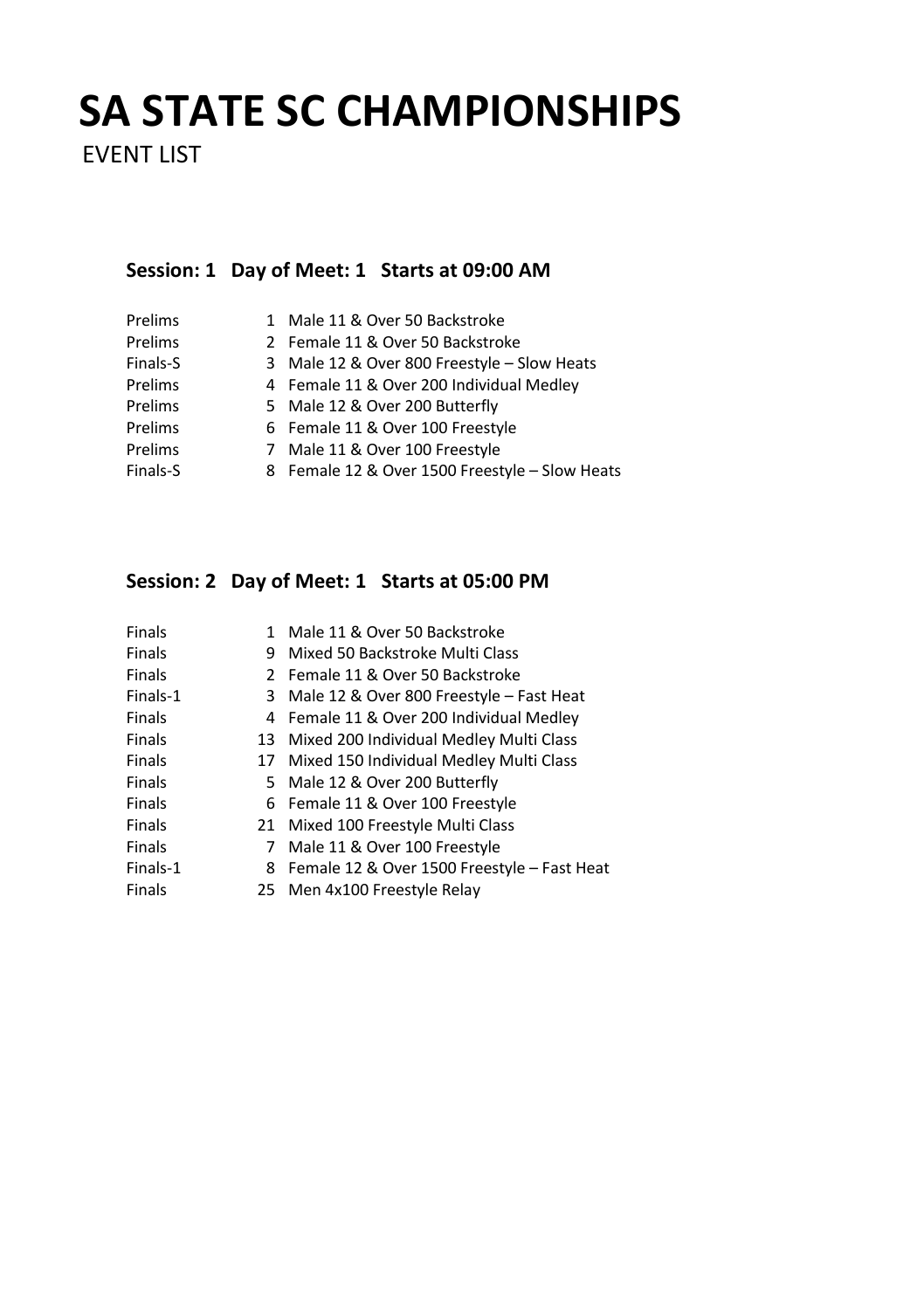EVENT LIST

#### **Session: 3 Day of Meet: 2 Starts at 09:00 AM**

| Prelims  |     | 26 Female 100 Individual Medley      |
|----------|-----|--------------------------------------|
| Prelims  | 27  | Male 100 Individual Medley           |
| Finals-S |     | 28 Female 400 Freestyle - Slow Heats |
| Finals   | 29  | Mixed 400 Freestyle Multi Class      |
| Prelims  | 33. | Male 100 Backstroke                  |
| Prelims  |     | 34 Female 100 Backstroke             |
| Prelims  |     | 35 Male 200 Breaststroke             |
| Prelims  |     | 36 Female 200 Breaststroke           |
| Prelims  | 37  | Male 50 Butterfly                    |
| Prelims  |     | 38 Female 50 Butterfly               |
| Finals-S | 39  | Male 400 Freestyle - Slow Heats      |

#### **Session: 4 Day of Meet: 2 Starts at 05:00 PM**

| Finals        |     | 26 Female 100 Individual Medley         |
|---------------|-----|-----------------------------------------|
| Finals        | 40  | Mixed 100 Individual Medley Multi Class |
| Finals        | 27  | Male 100 Individual Medley              |
| Finals-2      | 28  | Female 400 Freestyle - Fast Heats       |
| Finals        | 33. | Male 100 Backstroke                     |
| Finals        | 44  | Mixed 100 Backstroke Multi Class        |
| Finals        |     | 34 Female 100 Backstroke                |
| Finals        | 35. | Male 200 Breaststroke                   |
| Finals        |     | 36 Female 200 Breaststroke              |
| Finals        |     | 37 Male 50 Butterfly                    |
| <b>Finals</b> | 48  | Mixed 50 Butterfly Multi Class          |
| Finals        |     | 38 Female 50 Butterfly                  |
| Finals-2      | 39  | Male 400 Freestyle - Fast Heats         |
| Finals        |     | 52 Female 4x100 Freestyle Relay         |
|               |     |                                         |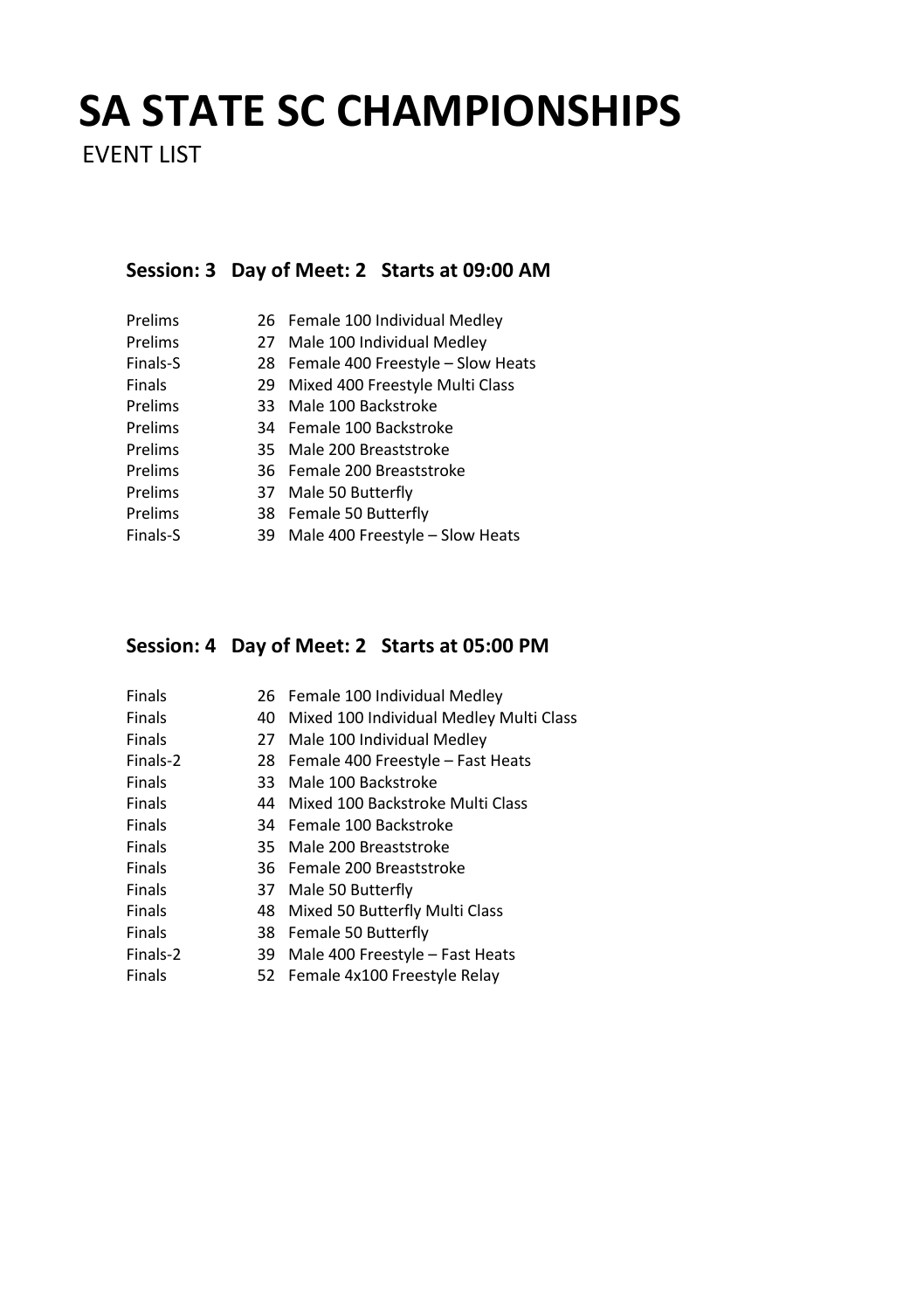EVENT LIST

### **Session: 5 Day of Meet: 3 Starts at 09:00 AM**

| Prelims  | 53 Male 200 Backstroke                      |
|----------|---------------------------------------------|
| Prelims  | 54 Female 200 Backstroke                    |
| Finals-S | 55 Male 400 Individual Medley - Slow Heats  |
| Prelims  | 56 Female 100 Butterfly                     |
| Prelims  | 57 Male 100 Butterfly                       |
| Prelims  | 58 Female 50 Breaststroke                   |
| Prelims  | 59 Male 50 Breaststroke                     |
| Prelims  | 60 Female 200 Freestyle                     |
| Prelims  | 61 Male 200 Freestyle                       |
| Finals-S | 62 Women 400 Individual Medley - Slow Heats |

### **Session: 6 Day of Meet: 3 Starts at 05:00 PM**

| Finals        |    | 53 Male 200 Backstroke                      |
|---------------|----|---------------------------------------------|
| Finals        |    | 54 Female 200 Backstroke                    |
| Finals-2      |    | 55 Male 400 Individual Medley - Fast Heats  |
| <b>Finals</b> |    | 56 Female 100 Butterfly                     |
| Finals        |    | 63 Mixed 100 Butterfly Multi Class          |
| <b>Finals</b> |    | 57 Male 100 Butterfly                       |
| Finals        |    | 58 Female 50 Breaststroke                   |
| Finals        | 67 | Mixed 50 Breaststroke Multi Class           |
| <b>Finals</b> | 59 | Male 50 Breaststroke                        |
| Finals        |    | 60 Female 200 Freestyle                     |
| Finals        |    | 71 Mixed 200 Freestyle Multi Class          |
| Finals        | 61 | Male 200 Freestyle                          |
| Finals-2      |    | 62 Women 400 Individual Medley - Fast Heats |
| Finals        |    | 75 Male 4x100 Medley Relay                  |
|               |    |                                             |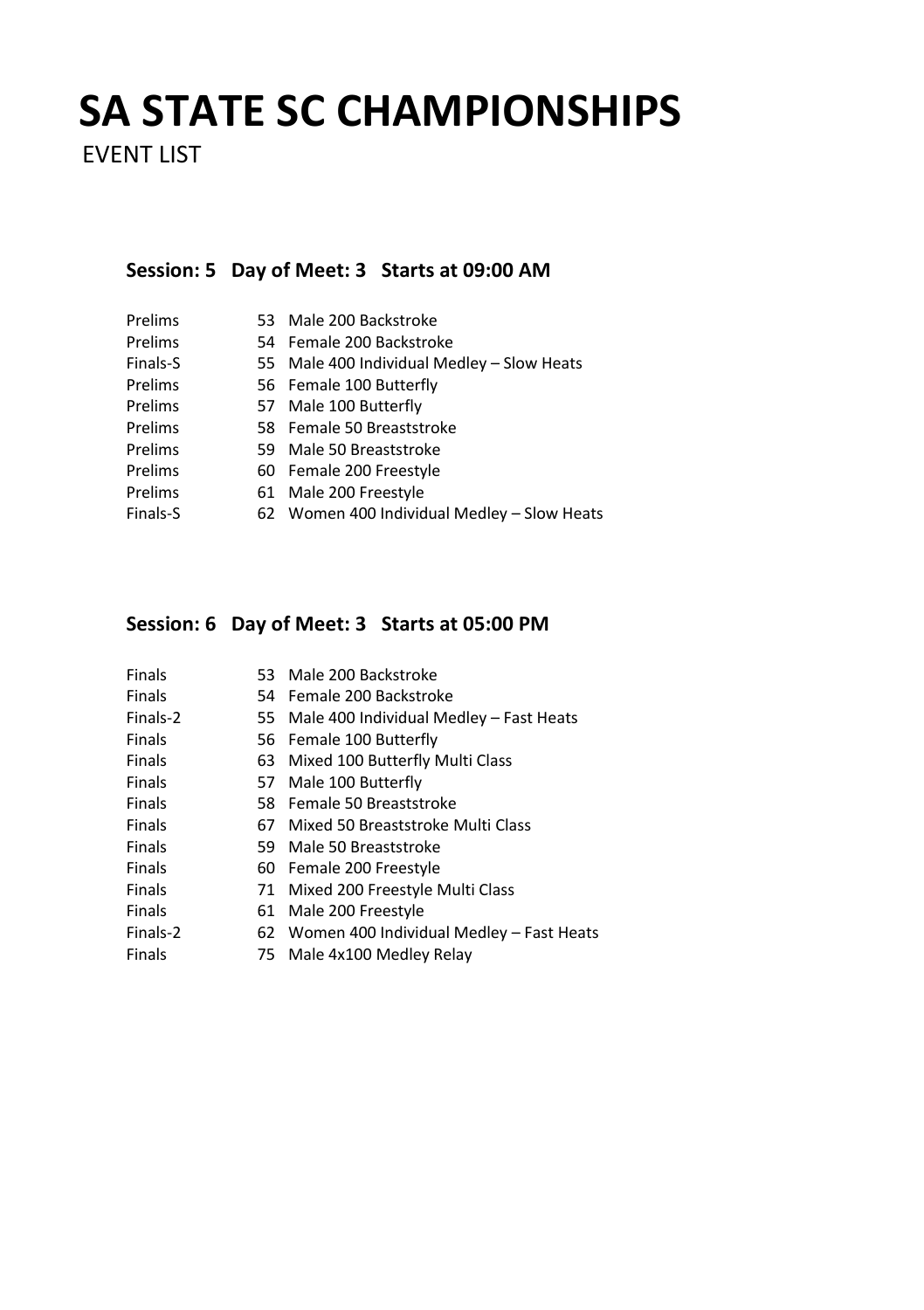EVENT LIST

### **Session: 7 Day of Meet: 4 Starts at 09:00 AM**

| Prelims  | 76 Female 100 Breaststroke           |
|----------|--------------------------------------|
| Prelims  | 77 Male 100 Breaststroke             |
| Finals-S | 78 Female 800 Freestyle - Slow Heats |
| Prelims  | 79 Male 200 Individual Medley        |
| Prelims  | 80 Female 200 Butterfly              |
| Prelims  | 81 Male 50 Freestyle                 |
| Prelims  | 82 Female 50 Freestyle               |
| Finals-S | 83 Male 1500 Freestyle - Slow Heats  |

### **Session: 8 Day of Meet: 4 Starts at 05:00 PM**

| Finals        |    | 76 Female 100 Breaststroke          |
|---------------|----|-------------------------------------|
| Finals        | 84 | Mixed 100 Breaststroke Multi Class  |
| <b>Finals</b> | 77 | Male 100 Breaststroke               |
| Finals-1      |    | 78 Female 800 Freestyle - Fast Heat |
| Finals        |    | 79 Male 200 Individual Medley       |
| Finals        |    | 80 Female 200 Butterfly             |
| Finals        |    | 81 Male 50 Freestyle                |
| <b>Finals</b> |    | 88 Mixed 50 Freestyle Multi Class   |
| Finals        |    | 82 Female 50 Freestyle              |
| Finals-S      | 83 | Male 1500 Freestyle - Slow Heats    |
| Finals        |    | 92 Female 4x100 Medlev Relav        |